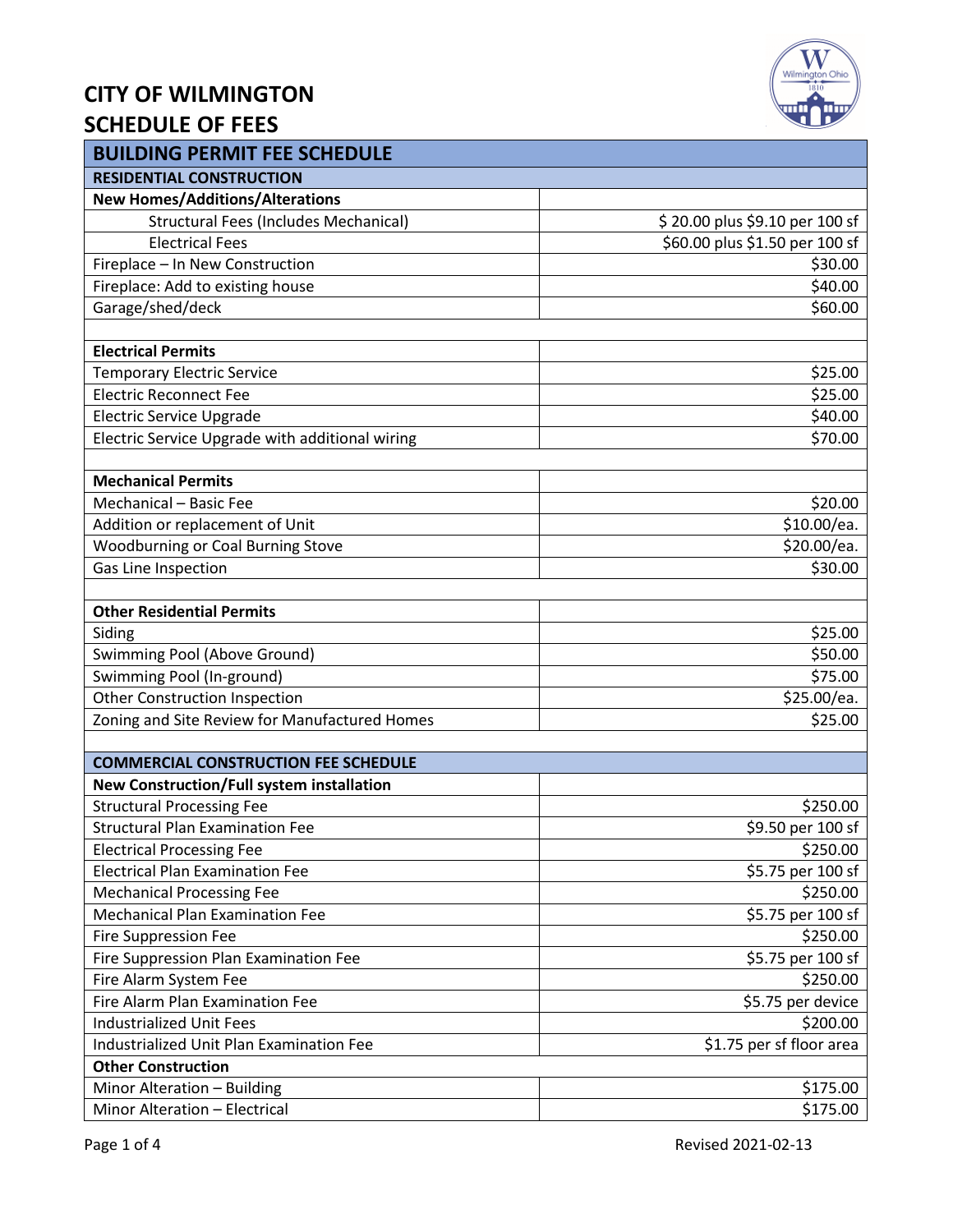| Minor Alteration - HVAC/Mechanical                                                                     | \$175.00                                |  |  |  |
|--------------------------------------------------------------------------------------------------------|-----------------------------------------|--|--|--|
| Minor Alteration - Fire Protection                                                                     | \$175.00                                |  |  |  |
| <b>Electric Reconnect</b>                                                                              | \$50.00                                 |  |  |  |
| Gas Line Inspection                                                                                    | \$50.00                                 |  |  |  |
| Certificate of Use & Occupancy (Without building permit)                                               | \$65.00                                 |  |  |  |
| Preliminary Plan Examination Fee (Without building permit)                                             | \$100.00 per hour                       |  |  |  |
|                                                                                                        |                                         |  |  |  |
| <b>SIGN PERMIT FEES (Includes Zoning Review)</b>                                                       |                                         |  |  |  |
| Sign - Structural Fees                                                                                 |                                         |  |  |  |
| Small - Under 30 square feet                                                                           | \$75.00                                 |  |  |  |
| Large - Over 30 square feet                                                                            | \$150.00                                |  |  |  |
| Sign - Electrical Fees                                                                                 |                                         |  |  |  |
| Small - Under 30 square feet                                                                           | \$75.00                                 |  |  |  |
| Large - Over 30 square feet                                                                            | \$150.00                                |  |  |  |
| <b>Temporary Signs</b>                                                                                 | \$25.00                                 |  |  |  |
|                                                                                                        |                                         |  |  |  |
| <b>DEMOLITION PERMIT</b>                                                                               |                                         |  |  |  |
| <b>Demolition Permit</b>                                                                               | \$25.00                                 |  |  |  |
| All residential and commercial building permits are subject to an additional Ohio Board of Building    |                                         |  |  |  |
| Standards Fee. This fee is an additional 1% for residential permits or an additional 3% for commercial |                                         |  |  |  |
| permits.                                                                                               |                                         |  |  |  |
| A 3% fee is added to all purchases by credit card, with a minimum fee of \$2.00                        |                                         |  |  |  |
|                                                                                                        |                                         |  |  |  |
| <b>PLANNING AND ZONING FEE SCHEDULE</b>                                                                |                                         |  |  |  |
| SITE PLAN/ZONING APPLICATIONS                                                                          |                                         |  |  |  |
| Site Plan Review - Commercial                                                                          | \$200.00                                |  |  |  |
| Zoning Permit Application                                                                              | No Charge                               |  |  |  |
| Floodplain Development Permit                                                                          | No Charge                               |  |  |  |
|                                                                                                        |                                         |  |  |  |
| <b>BOARD OF ZONING APPEALS</b>                                                                         |                                         |  |  |  |
|                                                                                                        |                                         |  |  |  |
| Board of Zoning Appeals Application                                                                    | \$50.00                                 |  |  |  |
|                                                                                                        |                                         |  |  |  |
| <b>PLANNING COMMISSION</b>                                                                             |                                         |  |  |  |
| <b>Planning Commission</b>                                                                             |                                         |  |  |  |
| Certificate of Plat Approval                                                                           |                                         |  |  |  |
| Plat Fee (\$15.00 minimum)                                                                             | \$10.00 plus \$1.00 per lot             |  |  |  |
| Public Fire Hydrant Fee                                                                                | \$42.00 per hydrant                     |  |  |  |
| Private Fire Hydrant Fee                                                                               | \$66.00 per hydrant                     |  |  |  |
| Minor Subdivision Plat Approval                                                                        | \$15.00                                 |  |  |  |
| Plat/Plan Review Fees                                                                                  | <b>Applicant Pays Engineering Costs</b> |  |  |  |
| <b>Petition for Rezoning</b>                                                                           | No charge                               |  |  |  |
| <b>Request to Appear Before Commission</b>                                                             | No charge                               |  |  |  |
| Street/Alley Vacation, Narrowing, or Name Change                                                       | No charge                               |  |  |  |
| <b>Certificate of Appropriateness</b>                                                                  | No charge                               |  |  |  |
|                                                                                                        |                                         |  |  |  |
|                                                                                                        |                                         |  |  |  |
| <b>RESIDENTIAL TAX ABATEMENT (CRA)</b><br><b>CRA Application (Residential Tax Abatement)</b>           | \$250.00                                |  |  |  |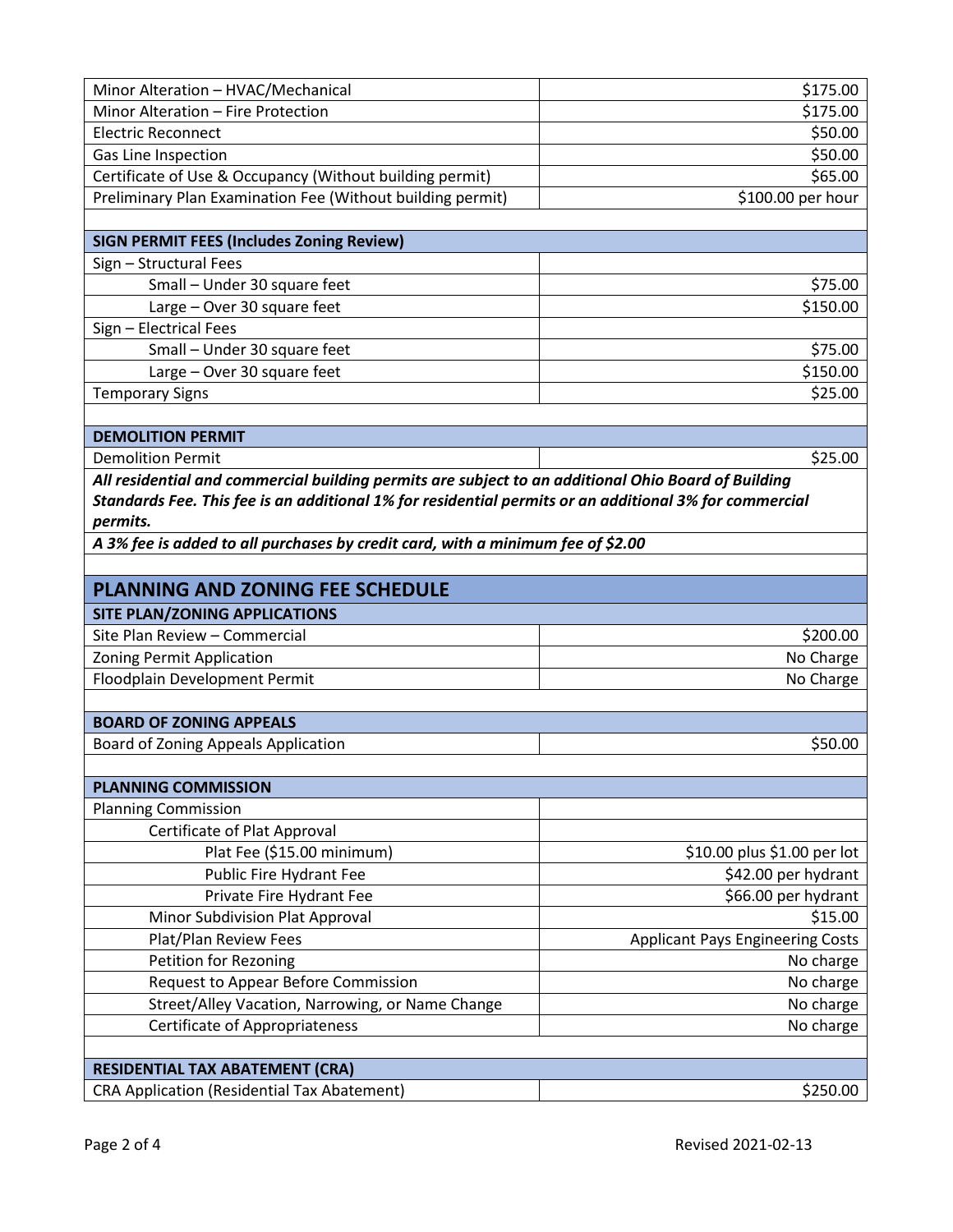| PUBLIC SERVICE/PUBLIC SAFETY PERMITS |                                                                     |              |                      |                     |  |  |  |
|--------------------------------------|---------------------------------------------------------------------|--------------|----------------------|---------------------|--|--|--|
| <b>SEWER/WATER TAP FEES</b>          |                                                                     |              |                      |                     |  |  |  |
|                                      | Sewer and Water Tap Fees (Based on water line size)                 |              |                      |                     |  |  |  |
| Size                                 | <b>Water Access</b>                                                 | Sewer Tap-In |                      | Meter Service Fee   |  |  |  |
| 5/8                                  | \$1,500.00                                                          |              | \$1,500.00           | <b>Current Cost</b> |  |  |  |
| 3/4                                  | \$1,500.00                                                          |              | \$1,500.00           | <b>Current Cost</b> |  |  |  |
| 1 <sup>n</sup>                       | \$1,700.00                                                          |              | \$1,700.00           | <b>Current Cost</b> |  |  |  |
| $1\frac{1}{2}$                       | \$2,000.00                                                          |              | \$2,000.00           | <b>Current Cost</b> |  |  |  |
| 2 <sup>n</sup>                       | \$3,500.00                                                          |              | \$3,500.00           | Current Cost +20%   |  |  |  |
| 3''                                  | \$6,000.00                                                          |              | \$6,000.00           | Current Cost +20%   |  |  |  |
| 4"                                   | \$9,500.00                                                          |              | \$9,500.00           | Current Cost +20%   |  |  |  |
| 6"                                   | \$15,000.00                                                         |              | \$15,000.00          | Current Cost +20%   |  |  |  |
| 8''                                  | \$24,000.00                                                         |              | \$24,000.00          | Current Cost +20%   |  |  |  |
|                                      | Tap fees are calculated on the actual cost of constructing the tap. |              |                      |                     |  |  |  |
|                                      | Contact Utility Billing (937) 382-5711 for more information.        |              |                      |                     |  |  |  |
|                                      |                                                                     |              |                      |                     |  |  |  |
|                                      | RIGHT OF WAY OPENING AND USE/SIDEWALKS/DRIVEWAYS/CURBS              |              |                      |                     |  |  |  |
|                                      | Right-of-Way (ROW) Opening/ROW Use Permit                           |              |                      |                     |  |  |  |
|                                      | <b>Soft Surface Opening</b>                                         |              | \$20.00/each opening |                     |  |  |  |
| <b>Hard Surface Opening</b>          |                                                                     |              | \$50.00/each opening |                     |  |  |  |
|                                      | Right of Way Use                                                    |              | No charge            |                     |  |  |  |
| Driveway/Curb/Gutter/Sidewalk Permit |                                                                     | \$25.00      |                      |                     |  |  |  |
| <b>General Inspection Fees</b>       |                                                                     | \$25.00      |                      |                     |  |  |  |
|                                      |                                                                     |              |                      |                     |  |  |  |
| <b>EVENT PERMIT</b>                  |                                                                     |              |                      |                     |  |  |  |
| <b>Event Permit</b>                  |                                                                     |              | No Charge            |                     |  |  |  |
|                                      | Post-Event Clean-Up Penalty/Fee                                     |              | \$100.00             |                     |  |  |  |
|                                      |                                                                     |              |                      |                     |  |  |  |
| <b>ALARM PERMITS</b>                 |                                                                     |              |                      |                     |  |  |  |
| Alarm Permit                         |                                                                     |              |                      | No Charge           |  |  |  |
|                                      | False Alarm Charges within 12-month period                          |              |                      |                     |  |  |  |
|                                      | First and Second Alarm                                              |              | No Charge            |                     |  |  |  |
| <b>Third Alarm</b>                   |                                                                     |              |                      | \$50.00             |  |  |  |
| Fourth Alarm                         |                                                                     |              |                      | \$75.00             |  |  |  |
| Fifth Alarm                          |                                                                     |              |                      | \$100.00            |  |  |  |
| Sixth Alarm                          |                                                                     |              |                      | \$125.00            |  |  |  |
| Seventh Alarm                        |                                                                     |              |                      | \$150.00            |  |  |  |
|                                      |                                                                     |              |                      |                     |  |  |  |
| <b>YARD/GARAGE SALES</b>             |                                                                     |              |                      |                     |  |  |  |
| <b>Yard Sale Permit</b>              |                                                                     |              |                      | No charge           |  |  |  |
|                                      |                                                                     |              |                      |                     |  |  |  |